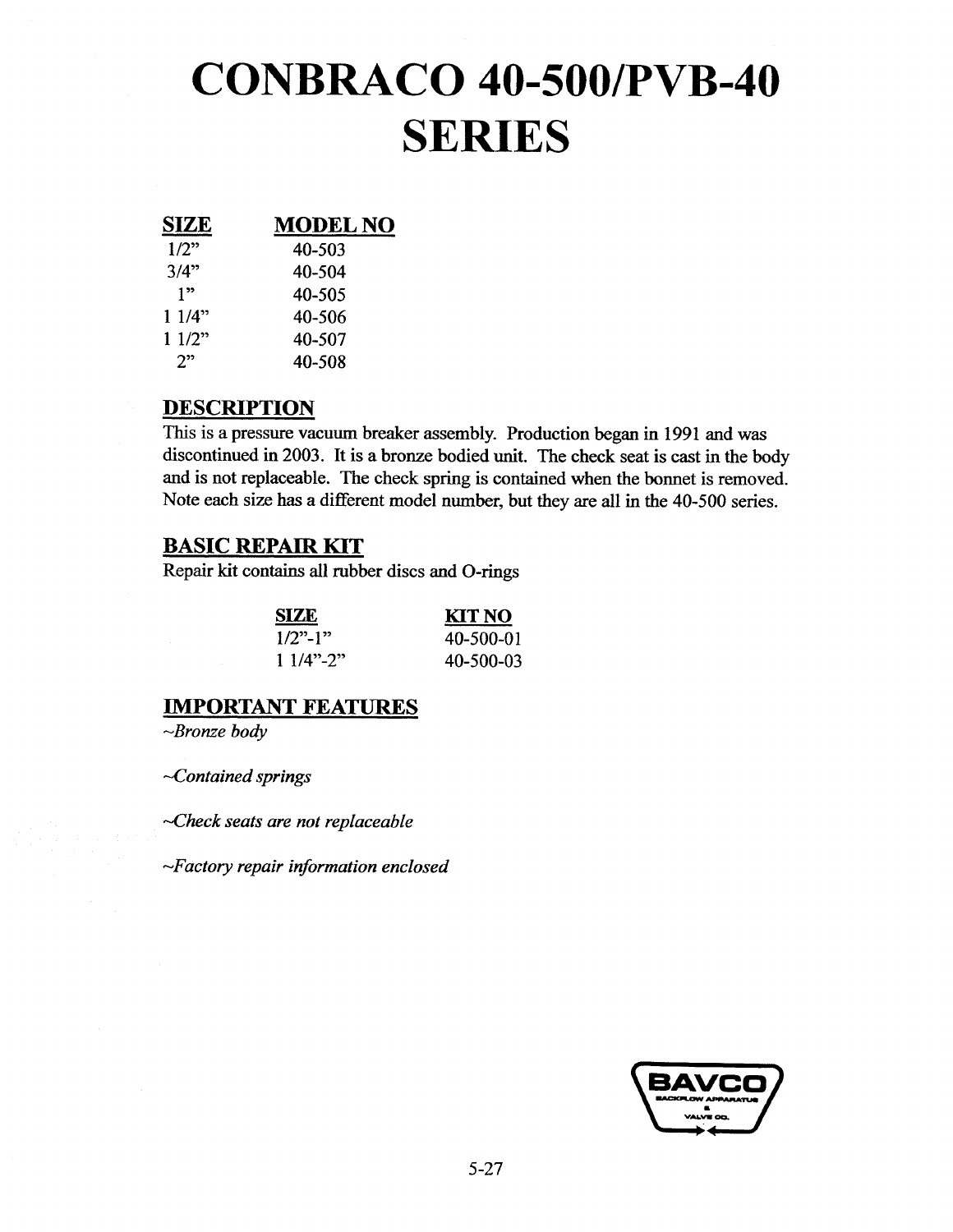



### FLOW CURVES





### DIMENSIONS (IN.)-WEIGHTS (LBS.)

| 1/2"              | 3/4"              | 1"                | 1/4"               |                   | 2"                                                                                        |
|-------------------|-------------------|-------------------|--------------------|-------------------|-------------------------------------------------------------------------------------------|
| $3 - \frac{7}{8}$ | $3 - \frac{7}{8}$ | $3 - \frac{7}{8}$ | $6 - 5/8$          | $6 - 5/8$         | $6 - 5/8$                                                                                 |
| $5 - 7/8$         | $5 - \frac{7}{8}$ | $5 - \frac{7}{8}$ | $8 - 3/4$          | $8 - \frac{3}{4}$ | $8 - 3/4$                                                                                 |
| $8 - \frac{1}{4}$ | $8 - \frac{1}{2}$ | $9 - \frac{1}{8}$ | $11 - \frac{7}{8}$ | 12-1/8            | 13                                                                                        |
| $8 - \frac{1}{8}$ | $8 - \frac{3}{8}$ | 9                 | $12 - \frac{1}{8}$ |                   |                                                                                           |
| $3 - \frac{7}{8}$ | $4 - \frac{1}{8}$ | $4 - 3/4$         | $6 - \frac{1}{8}$  | $6 - \frac{7}{8}$ | 7-15/ <sub>16</sub>                                                                       |
| $5 - \frac{7}{8}$ | $5 - \frac{7}{8}$ | $5 - \frac{7}{8}$ | $9-1/4$            | $9 - \frac{1}{4}$ | $9-1/4$                                                                                   |
| 1/8 x 1/4NPT      | 1/8 x 1/4NP1      | 1/8 x 1/4NPT      | 1/4 x 1/4NP1       |                   |                                                                                           |
| 4.0               | 4.25              | 4.5               | 14.0               | 14.1              | 14.2                                                                                      |
| 5.5               | 6.25              | 7.0               | 20.5               | 22.3              | 28.3                                                                                      |
| 5.0               | 5.25              | 5.5               | 15.2               | 15.6              | 15.7                                                                                      |
| 6.5               | 7.25              | 8.0               | 21.7               | 23.8              | 29.8                                                                                      |
|                   |                   |                   |                    |                   | $1/2$ <sup>3</sup><br>$12 - \frac{13}{16}$ 13- $\frac{7}{8}$<br>1/4 x 1/4NPT 1/4 x 1/4NPT |



## CONBRACO SERIES 40-500

### Pressure Type Vacuum Breaker

Sizes  $1/2'' - 3/4'' - 1''$  $1-1/4"$  -1-1/2" -- 2"

#### DESCRIPTION

The Conbraco Series 40-500 Pressure Type Vacuum Breaker is designed to prevent backsiphonage of contaminated water into a safe drinking water supply. It is ideally suitable installation in continuous pressure potable water supply system 12" above the overtlow level ot the system being supplied. It consists of a spring-loaded float disc and an independently acting check valve in a corrosion resistant material.

#### OPERATION

Under normal flow conditions, the check valve remains open and the float disc seals the air inlet preventing leakage. When the internal pressure of the device falls to 1 PSI or below, the spring-loaded tloat disc opens the air inlet and the check valve closes the water inlet. This prevents back-siphonage and creation of vacuum at the discharge line.

#### FEATURES

- Corrosion resistant
- Durable
- Economical
- Designed for easy maintenance
- Low head loss Comes standard with "Apollo"
- ball-type shut-oil valves
- Maximum Workiug Pressure 150 PSI
- Operating Temperature Range 33-2 l0 F

### **MATERIALS**

| 1. Body         | <b>Bronze</b>              |  |
|-----------------|----------------------------|--|
| 2. Springs      | <b>Stainless Steel</b>     |  |
| 3. Seat Discs   | <b>Silicone Rubber</b>     |  |
| 4. Valve Canopy | <b>Chrome Plated Brass</b> |  |
| 5. Float        | Polyethylene               |  |
| 6. Fasteners    | <b>Stainless Steel</b>     |  |

#### **ORDERING NUMBER**

| "1/2              | — 40-503    |
|-------------------|-------------|
| 3/a"              | — 40-504    |
| 1"                | $-40-505$   |
| $1 - \frac{1}{4}$ | $-40 - 506$ |
| $1 - \frac{1}{2}$ | $-40-507$   |
| 2"                | — 40-508    |

#### SUFFIX NUMBERS

-01 less ball valves -02 with ball valves -04 with union end ball valves